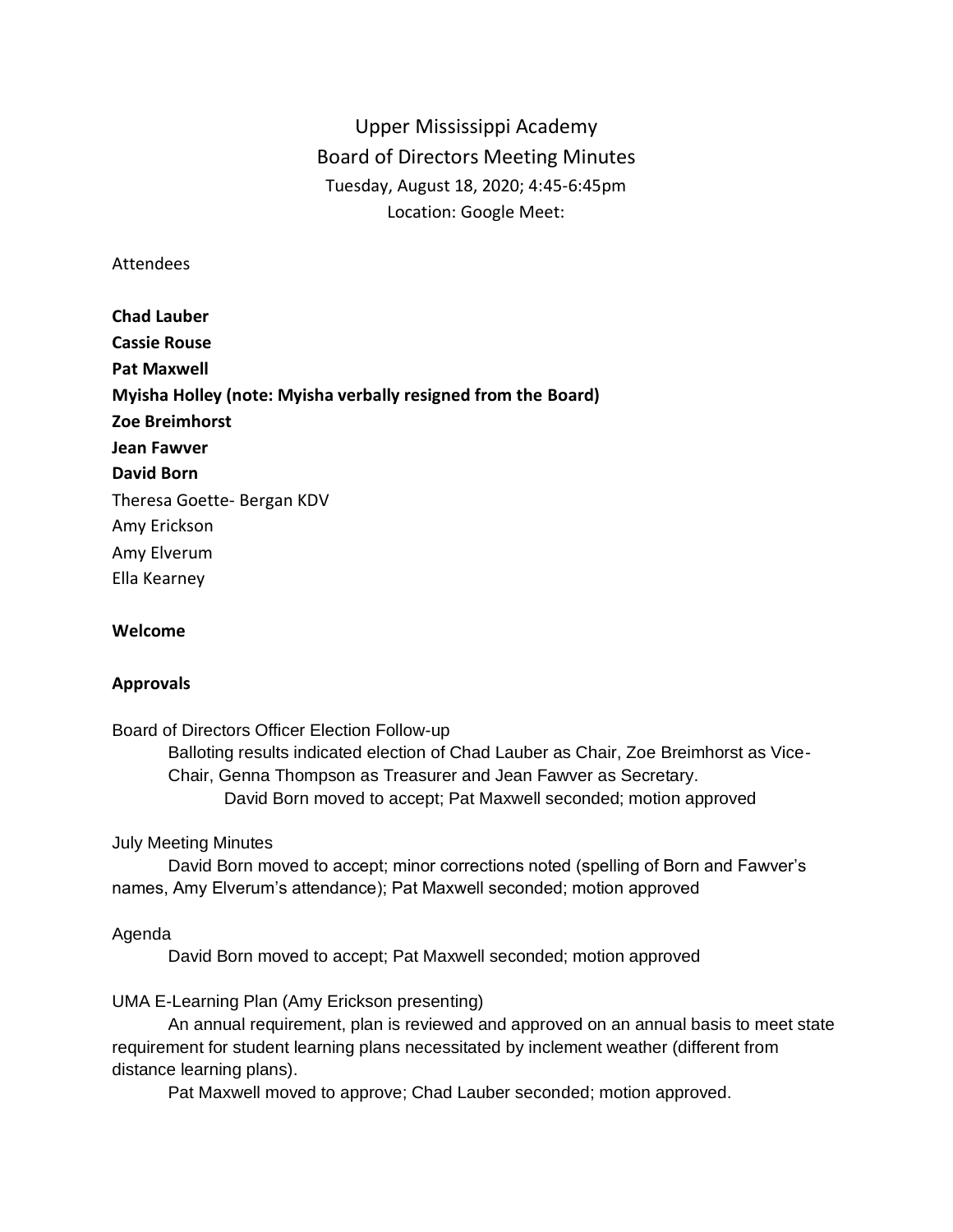Employee Handbook (Amy Erickson presenting)

Few major changes from prior edition; chief changes involve statements about parameters for staff safety in light of the pandemic – HR consultant has reviewed the plan. Changes are noted on Page 11 of the Handbook. Other changes were chiefly corrections to typographical errors. The Handbook will be distributed to the Board; preliminary approval given, subject to questions at the September meeting.

Pat Maxwell moved to approve; Chad Lauber seconded; motion approved.

#### Student/Family Handbook (Amy Erickson presenting)

Changes were made in accordance with directives from the Department of Education and the Governor's Office relative to the Covid pandemic. Student and family roles and responsibilities are noted. Suggestions were made for consistent date references in the document and for updating the introductory letter to parents. Letter will be drafted and submitted at the September meeting.

Pat Maxwell moved to approve; Chad Lauber seconded; motion approved.

## Other Matters

Exception of Class Size Cap for 2020-2019 9<sup>th</sup> Grade Enrollment (Amy Erickson presenting)

Student demand and staff capacity, along with projected growth and expansion, indicate 9<sup>th</sup> grade enrollment which is presently capped at 54 should be moved to 84. Middle school classes are capped at 84, although the  $8<sup>th</sup>$  grade is currently lower than that number, thus freeing up some staffing capacity. Should be cost-neutral, although some nominal expenses for materials and supplies may occur.

Pat Maxwell moved to approve; Chad Lauber seconded; motion approved.

## Board Communication

Chad Lauber asked that Board members agree to all use the Board UMA Gmail accounts for Board business and that mail be checked weekly on Wednesdays. Board meeting packets will be available in advance on the shared drive.

All members agreed to follow this procedure.

#### Board Recruitment and "On-boarding"

The Board has a vacancy for a community member and Zoe Breimhorst has found someone who expressed an interest. A biographical sketch will be requested and Chan Lauber and Zoe will meet with the individual.

Zoe Breimhorst initiated discussion of the value of reviewing and documenting the procedures and factual information new Board members should be familiar with in order to get "up to speed." Once they join the Board.

Chad Lauber moved to form a sub-committee on recruitment and on-boarding; Pat Maxwell seconded; motion approved.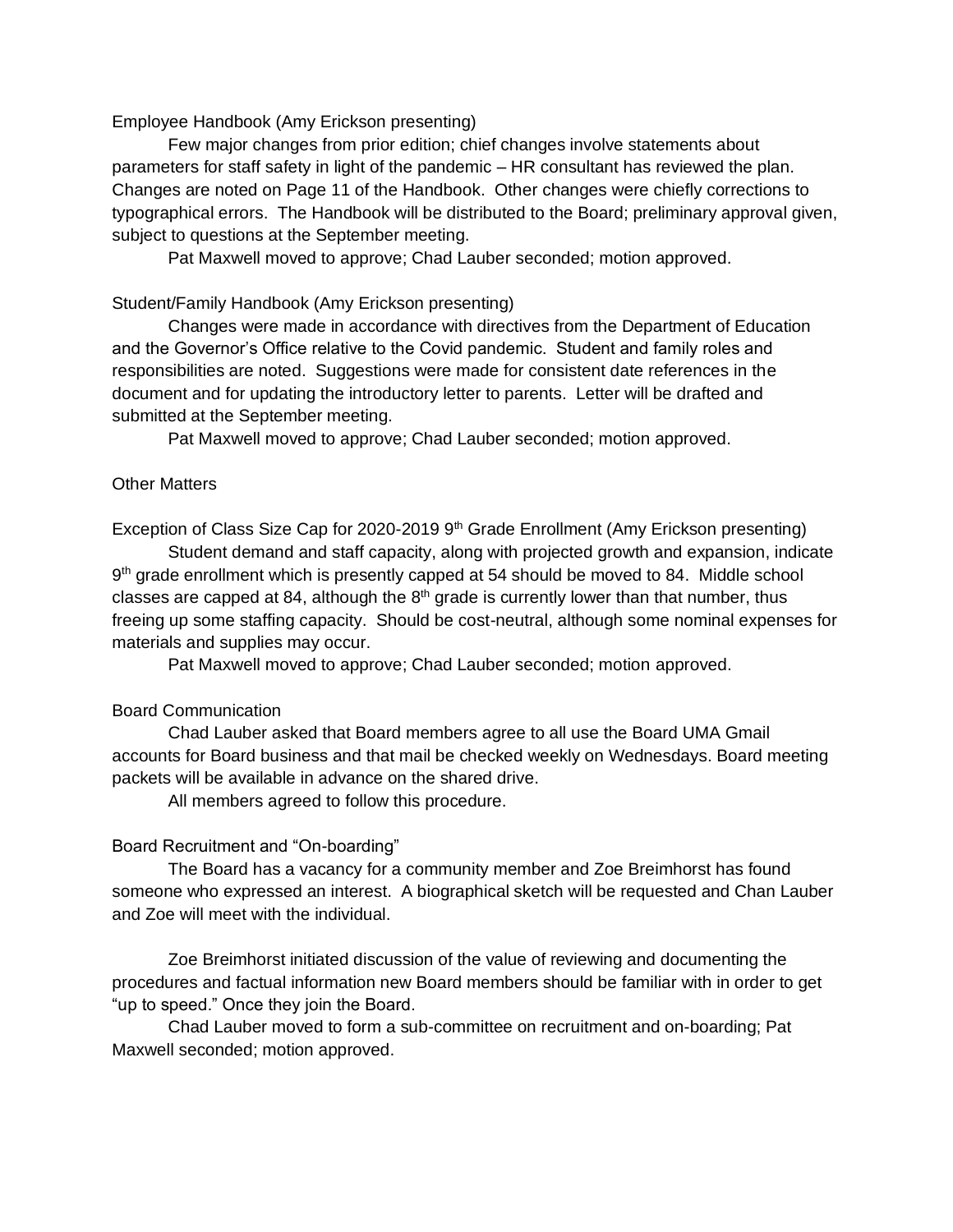Zoe Breimhorst will chair with Chad Lauber, Pat Maxwell, Amy Erickson, and Amy Elverum as members. By-laws will be circulated to all Board members and a decision will be made regarding the *ad hoc* or standing status of the committee.

## Finance Committee Report (Theresa Goette presenting)

The June Preliminary Statement reflected the school to be in a good financial position, with some additional funding expected from the state and from federal programs (related to pandemic programs). Pat Maxwell raised the Board's fiduciary responsibilities and suggested that the school appears to be evolving financially from running deficits to a more stable position. He recommended steps be taken to look at reasonable, risk-managed investments in lieu of holding all reserves in traditional savings accounts. Theresa indicated she would provide the Board with the relevant rules and regulations for Charter Schools so the matter can be discussed at a future meeting.

As with so many other factors, financial planning for the coming year is difficult because of unknown challenges and risks, both on the expense and the revenue side of the balance sheet. Theresa noted a fund balance for the last year shows a \$80K balance against an anticipated \$117K deficit, so the school is doing a good job of budgeting and administering funds.

Formal approval was required (and granted) to move \$1,158 from the general fund to cover a food-service shortfall.

For the coming year, the school has qualified for PPP funds from the federal government as a forgivable loan. Theresa Goette and Amy Erickson are working to ensure that the monies are put to good and appropriate uses.

#### Technology Equipment Budget Increase

Approval was anticipated as necessary for this increase, but Amy Erickson indicated the needs can be addressed with the funds from the PPP (Covid relief) program.

#### The Director's Report (Amy Erickson presenting)

Amy Erickson reported that current enrollment commitments stand at 305, with 14 students yet to be completed. Changes can be expected through mid-October.

A hybrid learning model (with options available for families and staff, as needed) will be available for the middle school, but staff and student safety do not meet Department of Education criteria at present, so upper level students will have a full distance learning option at least through mid-semester (October). Amy Erickson is sending out a "slide deck" later this week to inform all Board members and families of the rules and regulations that apply and to provide additional information in the interest of full transparency.

Modifications to the build-out include the replacement of two traditional water fountains with bottle-filling stations.

Pat Maxwell moved to waive the State requirement for weekly recitation of the "Pledge of Allegiance" as has been done in years past; David Born seconded; motion was approved.

Special Board Meeting